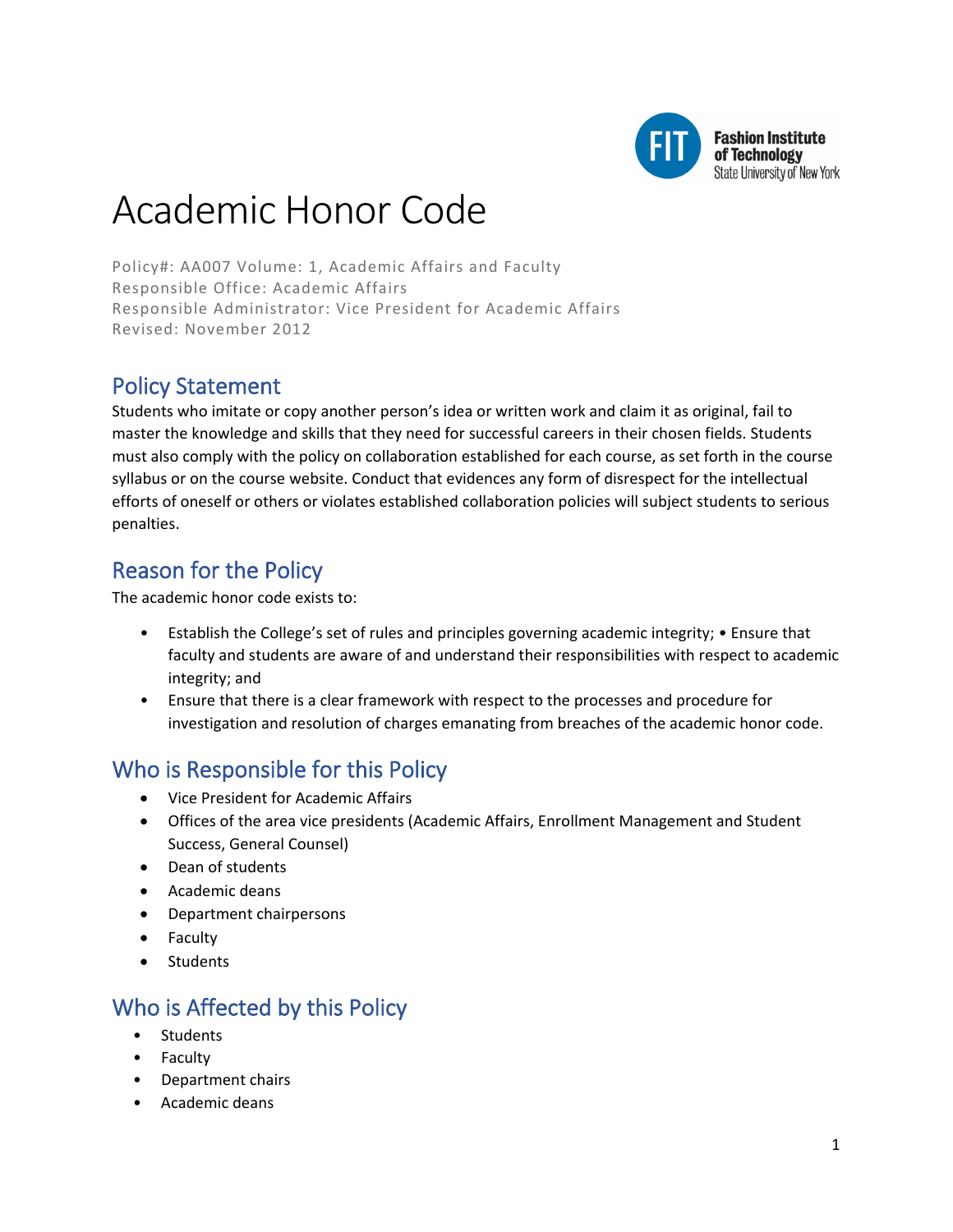- Enrollment Management and Student Success
- Academic Affairs

## **Definitions**

N/A

## Principles

## **ACADEMIC INTEGRITY**

FIT prepares students for professional excellence in design, fashion, and business by providing a premier educational experience that fosters creativity, career focus, and a global perspective. Students who imitate or copy another person's idea or written work and claim it as original, fail to master the knowledge and skills that they need for successful careers in their chosen fields. Students must also comply with the policy on collaboration established for each course, as set forth in the course syllabus or on the course website. Conduct that evidences any form of disrespect for the intellectual efforts of oneself or others or violates established collaboration policies will subject students to serious penalties.

### **DISHONESTY**

As recognized by the college, the term "academic dishonesty" is intended to include all forms of imitation, deception, fraud, falsification, plagiarism, cheating, misrepresentation, collusion or any other conduct that might reasonably be considered as wrongfully taking another person's idea or work claiming it as original. Knowingly aiding or abetting a student in engaging in dishonesty is also academic dishonesty. It is expected that all homework assignments, projects, lab reports, papers, theses, and examinations and any other work submitted for academic credit will be the student's own. Students should always take great care to distinguish their own ideas and knowledge from information derived from sources. The term "sources" includes not only primary and secondary material published in print or online, but also information and opinions gained directly from other people.

### **COLLABORATION**

Policies vary among the many majors and courses in the college, and may even vary for particular assignments within a course. Generally, while several students may have the same source material, the analysis, interpretation, and reporting of the data must be each individual's independent work. Unless otherwise stated on the syllabus or website, when collaboration is permitted within a course, students must acknowledge any collaboration and its extent in all submitted work. However, students need not acknowledge discussion with others of general approaches to the assignment or assistance with proofreading. If the syllabus or website does not include a policy on collaboration, collaboration in the completion of assignments is not permitted. Collaboration in the completion of examinations is prohibited absent written instructions to the contrary.

#### **PENALTIES**

Students who are found to have committed academic dishonesty or fail to adhere to established collaboration policies will be subject to penalties for breach of academic integrity. If an instructor believes that a student has committed a breach of academic integrity, the instructor will notify the student and the department chair. The instructor will discuss the misconduct with the student and with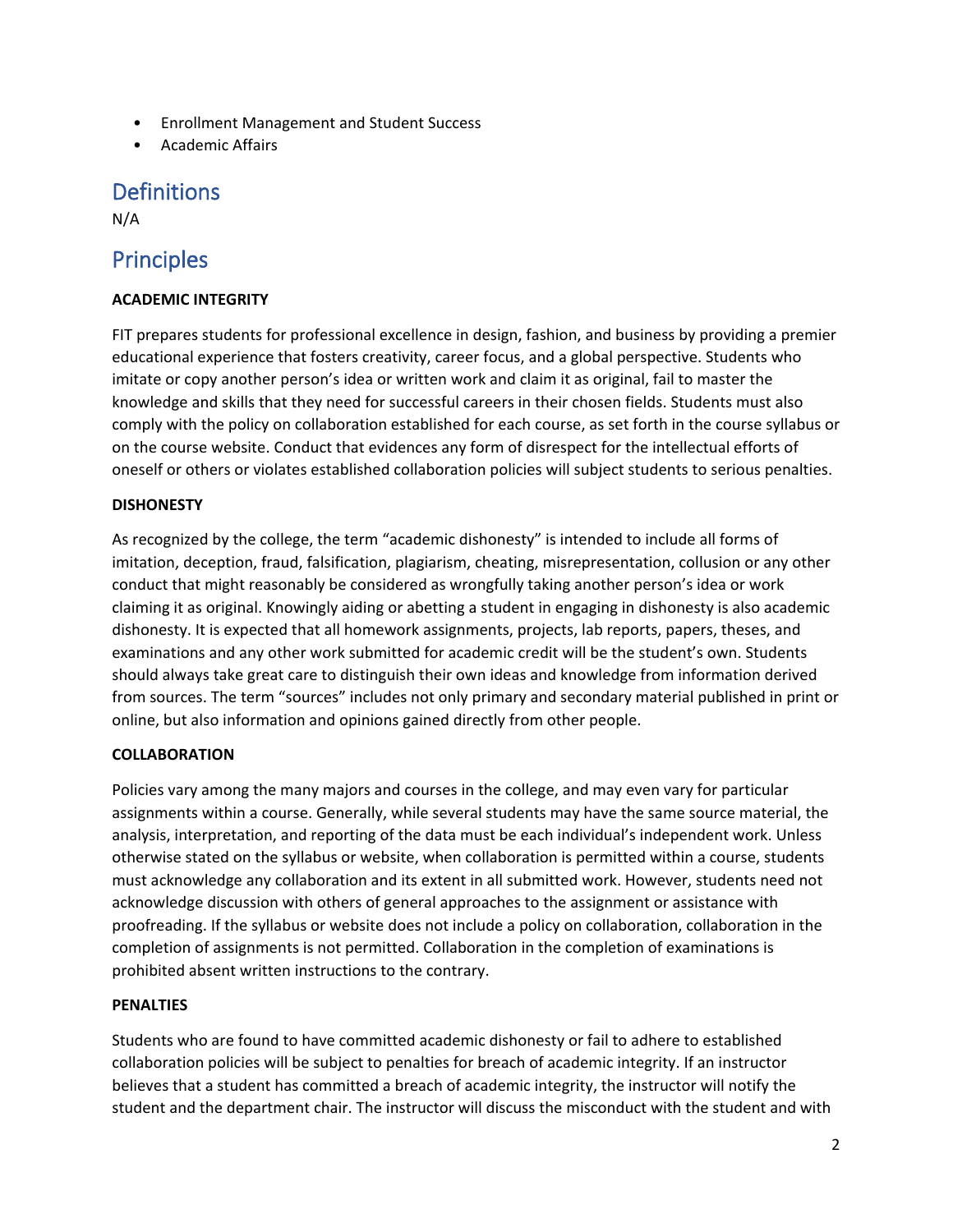the department chair, determine a penalty applicable to the particular course(s) involved—a failing grade on the project or exam, or a failing grade in the course—and notify the student, in writing, of the penalty. The notification letter from the instructor must be sent to the student not later than five business days following the date that the course instructor meets with the student to discuss the misconduct and verbally informs the student that the decision has been made to move forward with a formal charge of academic misconduct. Upon receipt of the notification letter the student may elect either to accept the determination of the course instructor or to challenge the determination.

## **Responsibilities**

N/A

## **Procedures**

### **ACADEMIC INTEGRITY VIOLATION APPEALS PROCESS**

If the student elects to challenge the accusation of the course instructor or is dissatisfied with the penalty determined by the instructor, the student may appeal the decision of the instructor to the dean of the school in which the course is offered. The student will have five business days from the date he or she receives the decision of the instructor to deliver his or her objection, in writing, to the dean of the school. The student's appeal letter should include any statement he or she cares to make regarding the charge(s) of misconduct that have been brought against the student. The dean of the school will assemble an Appeal Committee to be drawn from members of the college community. The Appeal Committee will consider information and materials provided by the student and the instructor and schedule a hearing date to take place not later than ten business days from the date that the student delivers his/her appeal letter to the dean of the school. Additional procedural guidelines governing an appeal are contained in the college publication "Academic Integrity-Due Process and Student Rights," available in the office of the dean of the school in which the course is offered. Upon the completion of the hearing, the Appeal Committee will make a written recommendation to the dean. The dean will review the recommendation and communicate his or her decision to the student in writing not later than three business days following receipt of the recommendation from the Appeal Committee. If the student is dissatisfied with the determination of the dean of the school in which the course is offered, the student will have three business days from the date the student receives the decision of the dean of the school to appeal to the vice president for Academic Affairs. The vice president will review any and all information and materials available and may elect to interview individual(s) that he or she deems appropriate to assist in reaching a decision on whether to uphold or reverse, in whole, or in part, the decision of the dean. The vice president will communicate his/her decision to the student in a timely fashion. The decision of the vice president will be final. In the event that the student is successful in his/her appeal, the vice president for Academic Affairs will determine what administrative actions need be taken in an attempt to offset any actual disadvantage the student may have sustained as a consequence of the unsubstantiated charge.

#### **ACADEMIC INTEGRITY—DUE PROCESS AND STUDENT RIGHTS**

### **I. Due Process Section**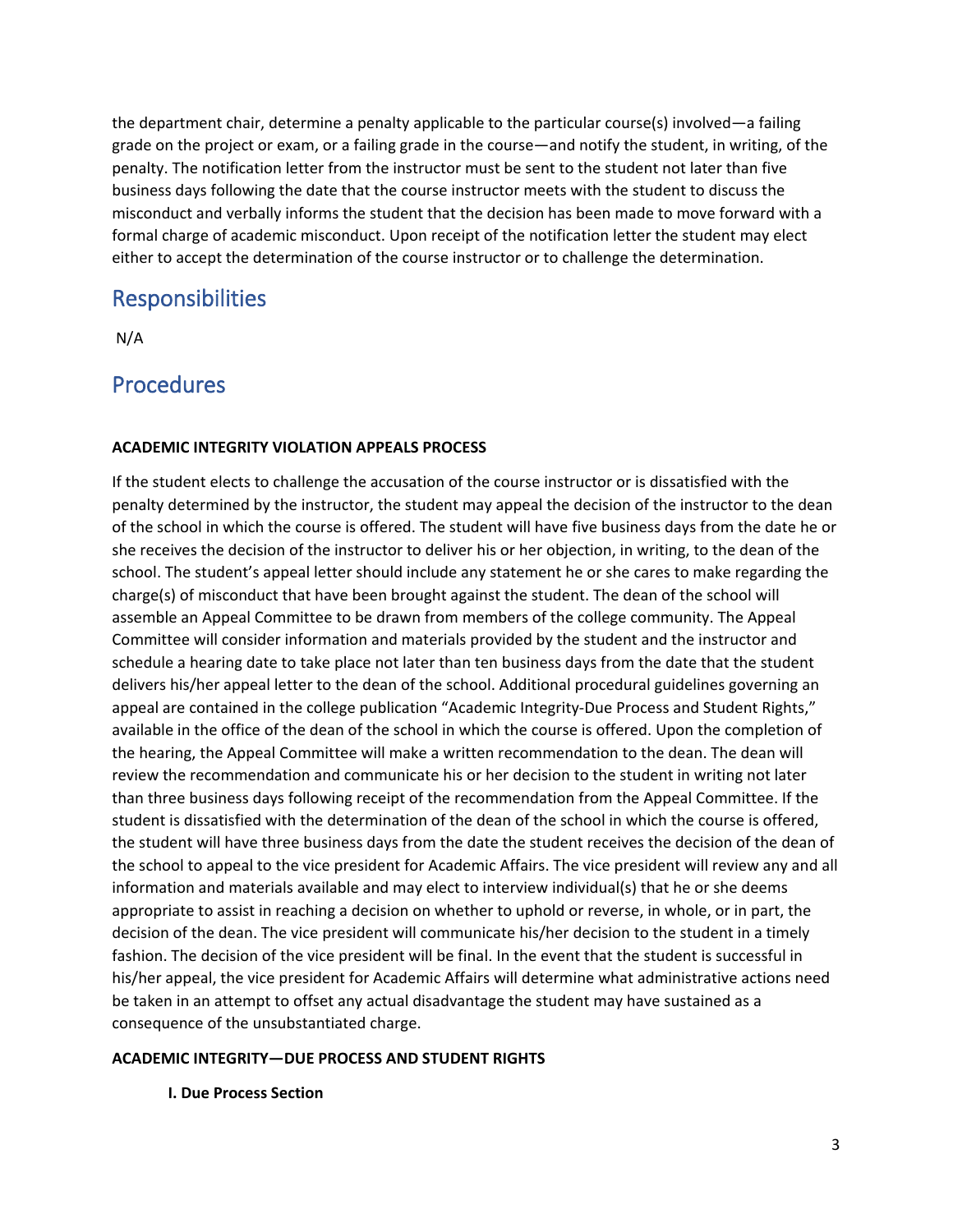#### • **Accusation and Notice**

A course instructor, or any other person(s), who has reasonable cause to believe that any student has engaged in an act of academic misconduct shall have an obligation to report the same to the chair for the department in which the course is offered promptly; but in no event later than (a) two business days following the date on which the alleged misconduct is observed to have been committed, or (b) except as otherwise provided in Paragraph 3 of this Section A, one business day following the date upon which sufficient evidence has been compiled that could lead one to reasonably conclude that an act of academic misconduct may have been committed. In the event that the accuser of the student is any person other than the course instructor, then that person must present evidence of the student's misconduct to the course instructor for the course in which the accused student is enrolled and the misconduct is believed to have transpired. Upon review of the supporting evidence provided by the accuser, the instructor shall decide whether or not to move forward with action against the student. If the instructor is persuaded by the evidence presented by the accuser the course instructor will proceed in place of the accuser and follow the procedure established for accusations brought by an instructor.

In the event that the act of academic misconduct involves the use of technology (e.g., computers, smart phones, internet), the faculty member and/or department chair will notify the executive director of Online Learning and Academic Technology. All course materials and online activity reports will be secured for examination by that department ("OLAT"). All such alleged acts involving technology will be evaluated initially through this process culminating with a final report issued by OLAT offering its opinion as to whether or not there is adequate basis to support the allegation that an act of academic misconduct has been committed. The OLAT report will be provided within ten business days from the date it was originally requested unless there are extenuating circumstances that compel an extension. In advance of issuing a notification letter formally accusing the student, the course instructor must discuss the misconduct with both the student and the department's chair but shall not be required to withdraw the accusation at the request of the chair. In the event that the course instructor and the chair disagree on whether there is adequate basis for accusing the student of academic misconduct the matter will be referred to the dean of the school in which the course is offered. The dean will review the matter and make the final determination as to whether or not there is adequate basis to support the allegation that an act of academic misconduct has been committed. In the event that a decision is made to move forward with a formal accusation against a student, the course instructor will issue a notification letter to the student (courtesy copying the chair of the department and the dean of the school in which the course is offered).

The notification letter from the instructor must be sent to the student not later than five business days following the date that the course instructor meets with the student to discuss the misconduct and verbally informs the student that the decision has been made to move forward with a formal charge of academic misconduct. The notification letter sent by the course instructor to the student must include a clear explanation as to the basis for the instructor's accusation, and identify the penalty assessed by the instructor – which shall be either a failing grade on the project or exam, or a failing grade in the course. It shall also include, in the text of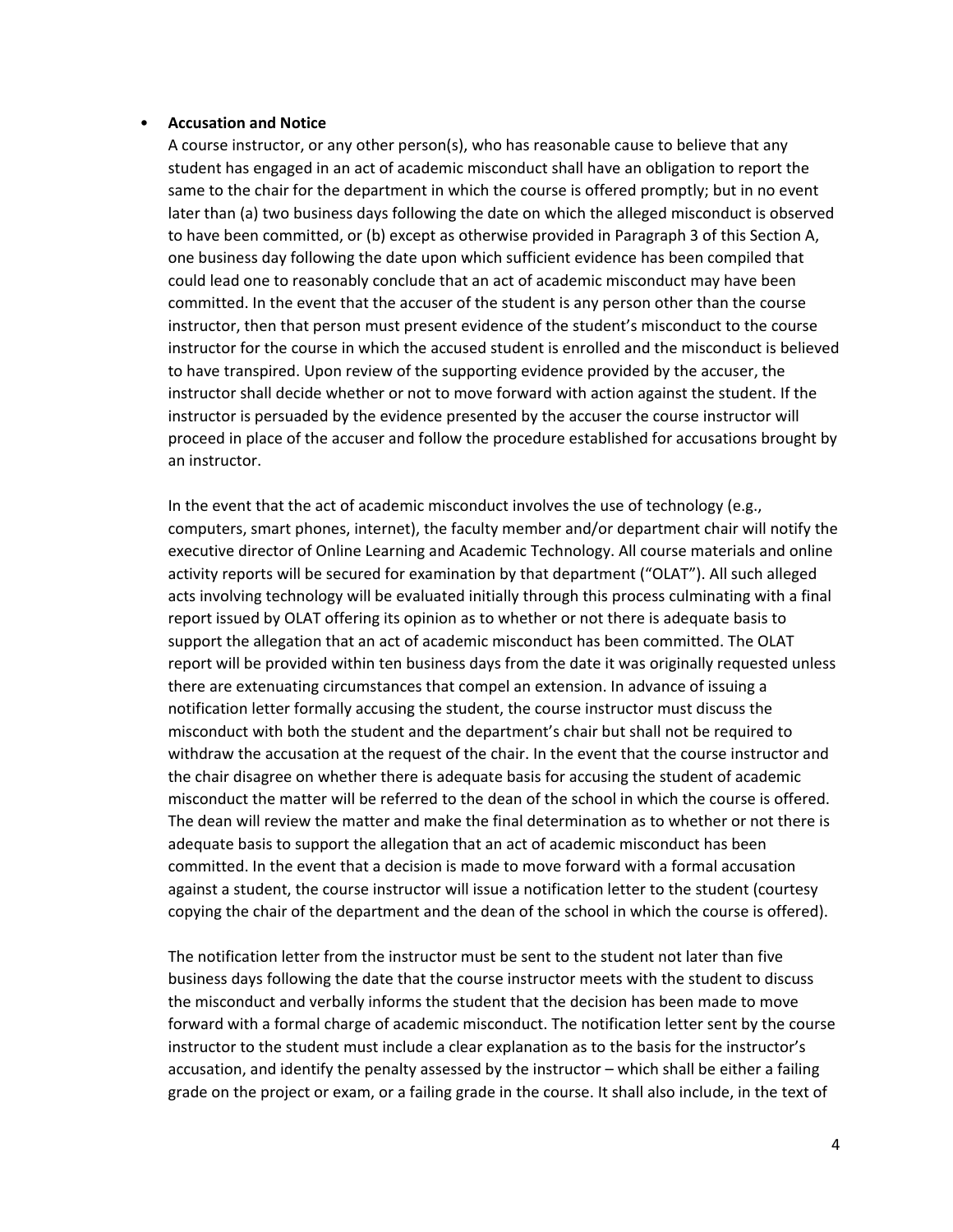the letter, a clear statement that apprises the student of his or her right to challenge the instructor's determination, and shall also include a copy of the Academic Integrity–Due Process and Student Rights. The accused student shall be deemed notified of the instructor's charges as of the date that the letter is: (a) hand-delivered by campus staff; or (b) mailed (by regular U.S. Mail) to the home address which the student provided to the College registrar in the student's registration documents; or (c) electronically mailed to the student's FIT email address.

The student will have five business days from the date he/she receives the notification letter from the course instructor to deliver to the dean of the school in which the course is offered a written objection and decision to appeal the instructor's determination. If the student does not take timely action to respond to the notification letter, the student's failure to do so shall be deemed her/his acquiescence to the course instructor's charge and the penalty imposed.

#### **II. The Appeal Process**

Upon receipt of the student's written objection and decision to appeal the course instructor's determination, the dean of the school in which the course is offered shall assemble a committee to review the matter, conduct a hearing and issue a recommendation.

The Appeal Committee shall consist of five members of the college community comprised of the following:

- The dean of the school in which the course is offered. The dean shall serve as the chair of the Appeal Committee and shall preside over the appeal proceedings but shall not be permitted to vote at the conclusion of the committee's deliberations.
- A teaching faculty member who is a member of the same school as the dean, but outside of the accusing instructor's department.
- • A non-teaching/administration member of the college, selected by the dean of the school in which the course is offered.
- A student, selected by the dean of students, who is currently enrolled in the college and otherwise in good standing.
- • Also included, shall be a non-voting record keeper from the Office of the Vice President for Academic Affairs for keeping clear and complete records of the proceedings.5

Once the dean has assembled the Appeal Committee, the dean shall schedule a hearing to consider all issues of fact, review evidence and hear testimony. The hearing should commence within ten business days of the dean's receipt of the student's written objection and decision to appeal the course instructor's determination. At the hearing conducted by the Appeal Committee, those present shall be:

- The accused student, who has the right to be accompanied by an advisor and/or relevant witnesses;
- The course instructor, who has the right to bring relevant witnesses; and
- Any other person called by the chair.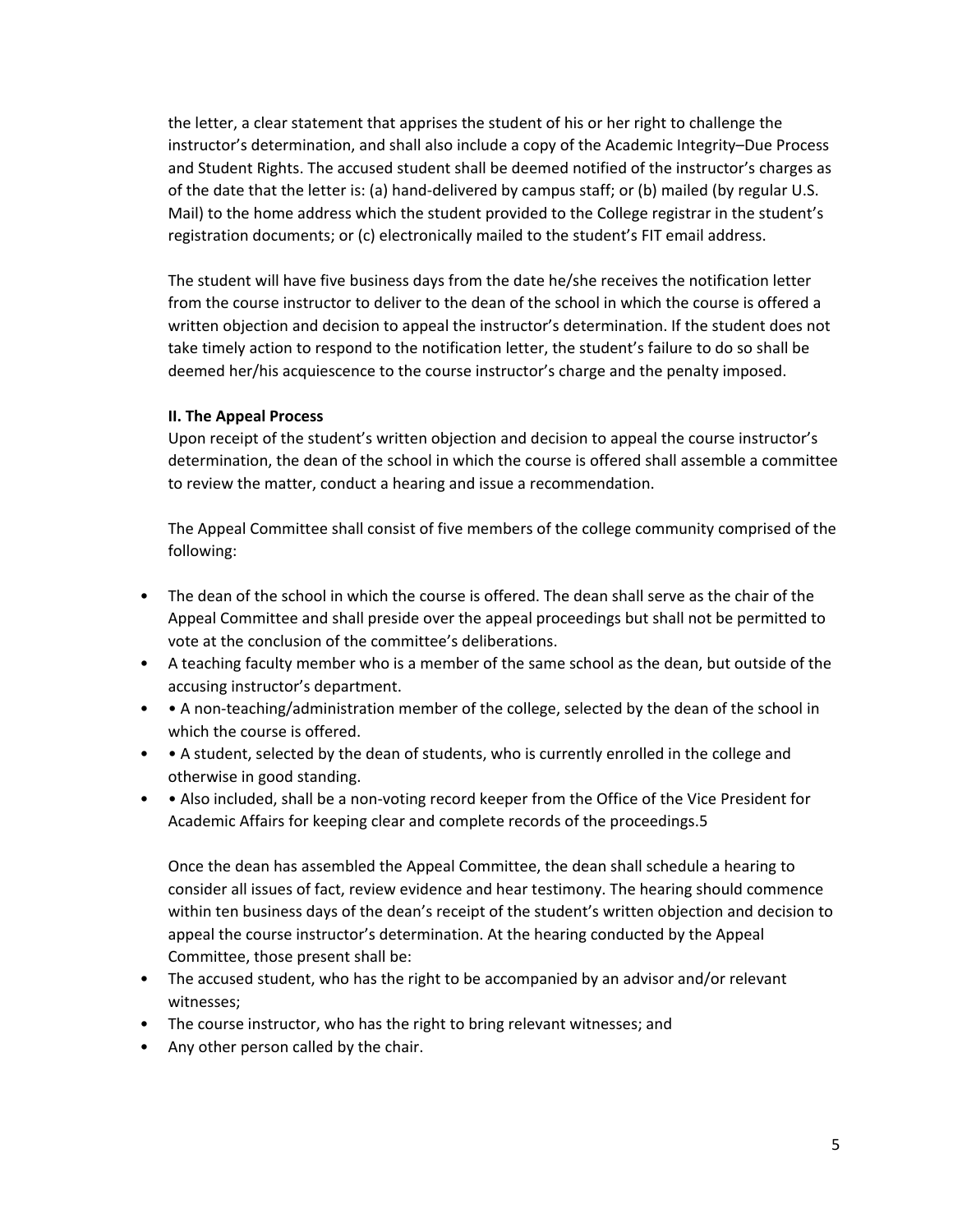At the hearing, the accused student may be accompanied by one individual of her or his choice. However, no one accompanying the student may address the Appeal Committee, respond to questions on the student's behalf, offer argument on the student's behalf, or otherwise participate in the proceedings other than to speak with the student.

If the student is to be accompanied by someone he or she must notify the committee not less than three business days prior to the scheduled hearing date. At the hearing, only the witness that is presently testifying is permitted to be in the hearing room. Witnesses who are waiting to be called and those witnesses that have already given testimony are not permitted to be present in the hearing room.

Should the student seeking the appeal, or the course instructor, fail to appear before the Appeal Committee on any date scheduled for the hearing, the committee shall have full authority to proceed in her/ his absence.

The chair of the Appeal Committee shall preside over the hearing to ensure that: (a) the proceedings are conducted in conformance with these guidelines; (b) all student rights are observed while the appeal is being heard by the Appeal Committee; and (c) that no person threatens, intimidates, or coerces any of the participants. The Appeal Committee is to hear all available parties to the dispute and examine all the evidence presented. The chair of the committee may solicit outside advice to assist the committee in obtaining additional information that is considered germane to reaching its finding(s).

Upon the conclusion of the hearing, the Appeal Committee shall excuse all parties, witnesses and participants that may have been involved in the hearing and convene a private session to deliberate and vote. Each of the faculty, non-faculty administrator and student member of the Committee shall have one vote to cast. The chair and the record keeper shall be present during the deliberations but shall not be permitted to cast a vote.

The Committee need not reach a unanimous decision on the sufficiency (or insufficiency) of evidence to uphold the accusation of the course instructor. The Appeal Committee's recommendation shall not govern the final decision of the dean.

The dean may choose to accept the recommendation in whole or in part. The dean will communicate his or her decision to the student in writing not later than three business days following the date the dean receives the written recommendation of the committee.

If the student is dissatisfied with the determination of the dean of the school in which the course is offered, the student shall have three business days from the date the student receives the decision of the dean to appeal the matter to the vice president for Academic Affairs whose review and decision shall be final. The appeal shall be in writing and it may include a supplemental written statement from the student setting forth any information the student believes the vice president should take into consideration upon appeal of the decision of the dean.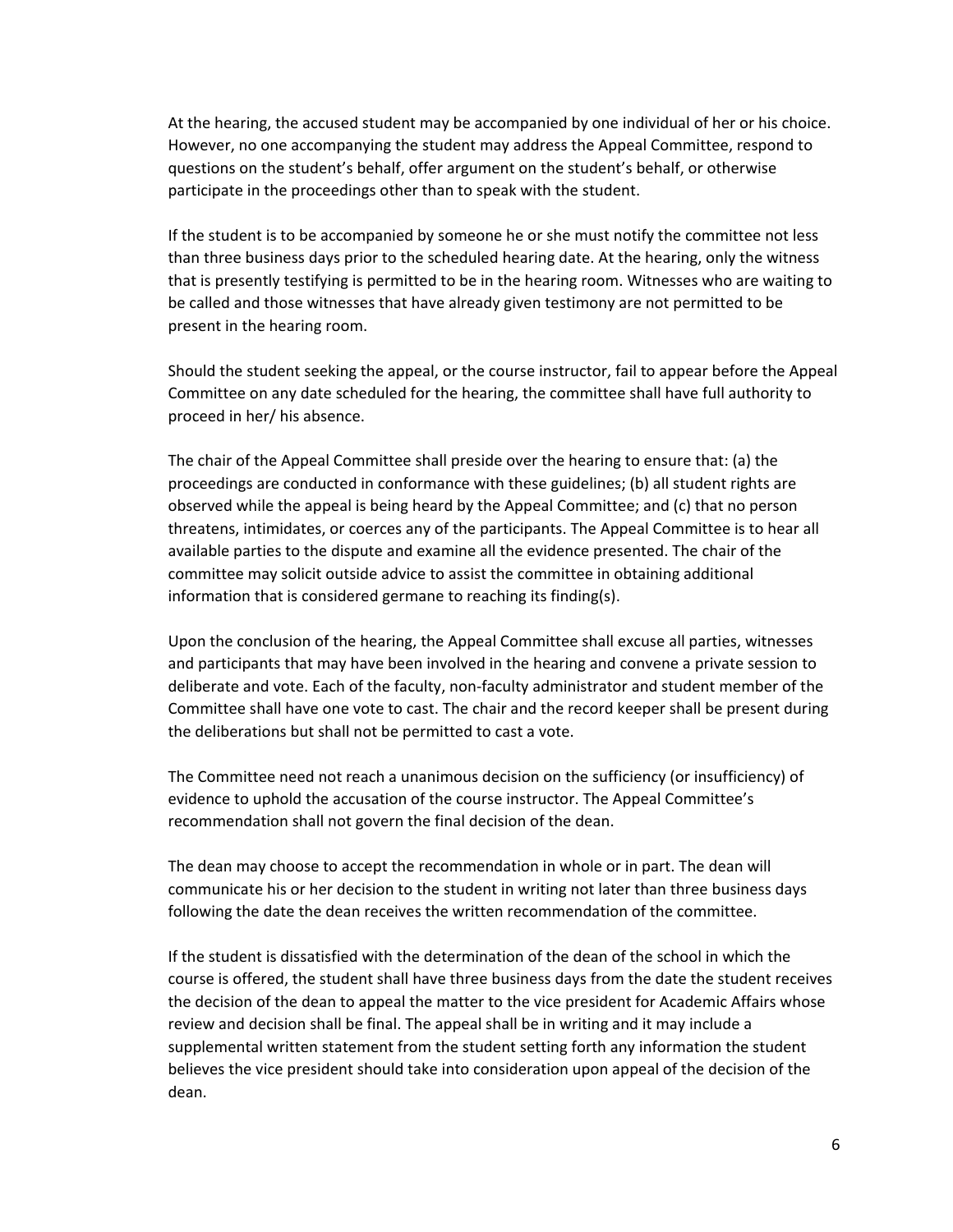When an appeal is received by the Office of Academic Affairs, the vice president shall have broad latitude in reviewing the matter. Though conducted in an informal manner, the vice president can schedule one or more conferences with the student, instructor (and /or other accuser), and members of the Committee. The student may be accompanied by anyone of his or her choice. However, the same limitations and prior notice requirements specified for their attendance at the Appeal Committee hearing will apply to conferences with the vice president.

If an academic misconduct appeal is commenced at a point during any semester that could possibly require a number of days to conclude that would extend past the date the course is scheduled to end, at the appropriate time, the instructor will notify the Registrar's Office that the grade is unable to be assigned until the matter is fully resolved.

If an academic misconduct matter is underway during a student's final semester and the awarding of the student's degree is solely dependent upon the resolution of the charge, the student shall be permitted to participate in the commencement ceremony. However, no degree shall be deemed conferred unless and until (a) the student receives a favorable determination on the appeal; and (b) the student has satisfied all other requirements to receive a passing grade for the course in which the charge arose.

In the event the student receives a final ruling that he or she has not committed a breach of the college's standards of academic integrity, the vice president for Academic Affairs will determine what administrative actions need be taken so as to reasonably offset any actual disadvantage the student may have sustained as a consequence of the unsubstantiated charge.

All second offense accusations are referred immediately to the vice president for Academic Affairs for resolution. A penalty of expulsion is mandated for a finding of academic misconduct on all second offenses.

## Violations

N/A

## Related Policies

List related FIT policies that provide relevant information for this policy. (Please ensure all links are properly hyperlinked, and underlined)

- [Student Code of Conduct](https://www.fitnyc.edu/about/policies/enrollment-management/code-of-conduct.php)
- [Attendance/Scholastic Standing Policy](https://catalog.fitnyc.edu/graduate/academic-programs/scholastic-standing/)

## Related Documents

• [Grade Appeal](https://www.fitnyc.edu/about/policies/academic-affairs/grading.php)